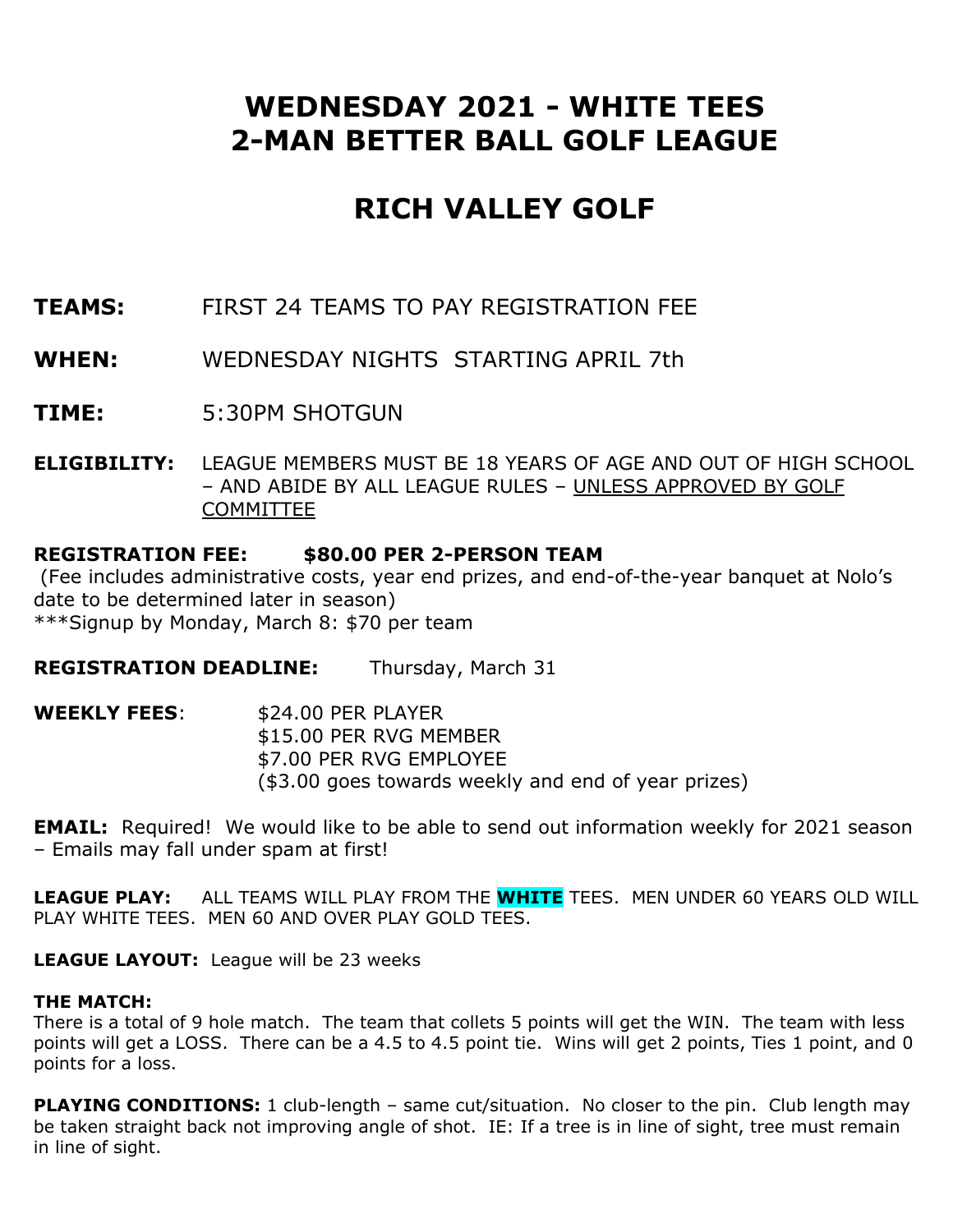# **HANDICAP AND ADJUSTED SCORE:**

New Players: require (2) 9 or 18 hole cards from RVG to have handicap. If one is not provided a handicap of "0" will be assessed for the first three weeks.

Adjusted handicap from 2020 will be active. The maximum handicap is 9.

Handicap will be adjusted weekly through the duration of regular season play. Substitutes are responsible to provide an accurate handicap for 9 holes on the OFFICIAL scorecard. Any discrepancies with that handicap will be reviewed by the golf committee and all golf committee decisions will be final.

#### **ATTENDANCE POLICY:**

**1 – A team with one or two substitutes (teams' responsibility) equals no penalty.**

**2 – Both team members missing with no substitutes will result in a loss of match**

**3 - \*\*\*\*4 misses by entire team = the team will be disqualified with no monetary refund of the registration fee and will result in the loss of any weekly/half prizes. If you miss the 4 times in the first half, you will not be able to play in the second half!**

**4 – Individuals who show 80% of season weeks will receive a certificate for 1 anytime round of golf with cart valid until December 31, 2021 at the end of the year banquet. If you secure a substitute for your missing week to play for you, their attendance will reflect to your attendance.** 

#### **SCORECARD:**

We will only accept the scores on the "OFFICIAL" scorecard which will be handed into the bar at the end of the round.

#### **PRIZE MONEY**:

To be determined based on number of teams

# **RAINOUTS/LIGHTNING:**

Rainouts will be determined by the golf committee.

#### **SLOW PLAY RULE:**

Slow play will not be tolerated. Be ready to hit your ball or putt when it's your turn. All complaints of slow play should be directed to the rules committee.

**RULES COMMITTEE:** LEAGUE WILL BE RUN BY A COMMITTEE OF 3 PEOPLE

# **DISPUTES/RULES COMMITTEE DECISIONS:**

All league disputes, violations, and penalties, are subject to review by the Rule Committee. Decisions made by the Rules Committee are final.